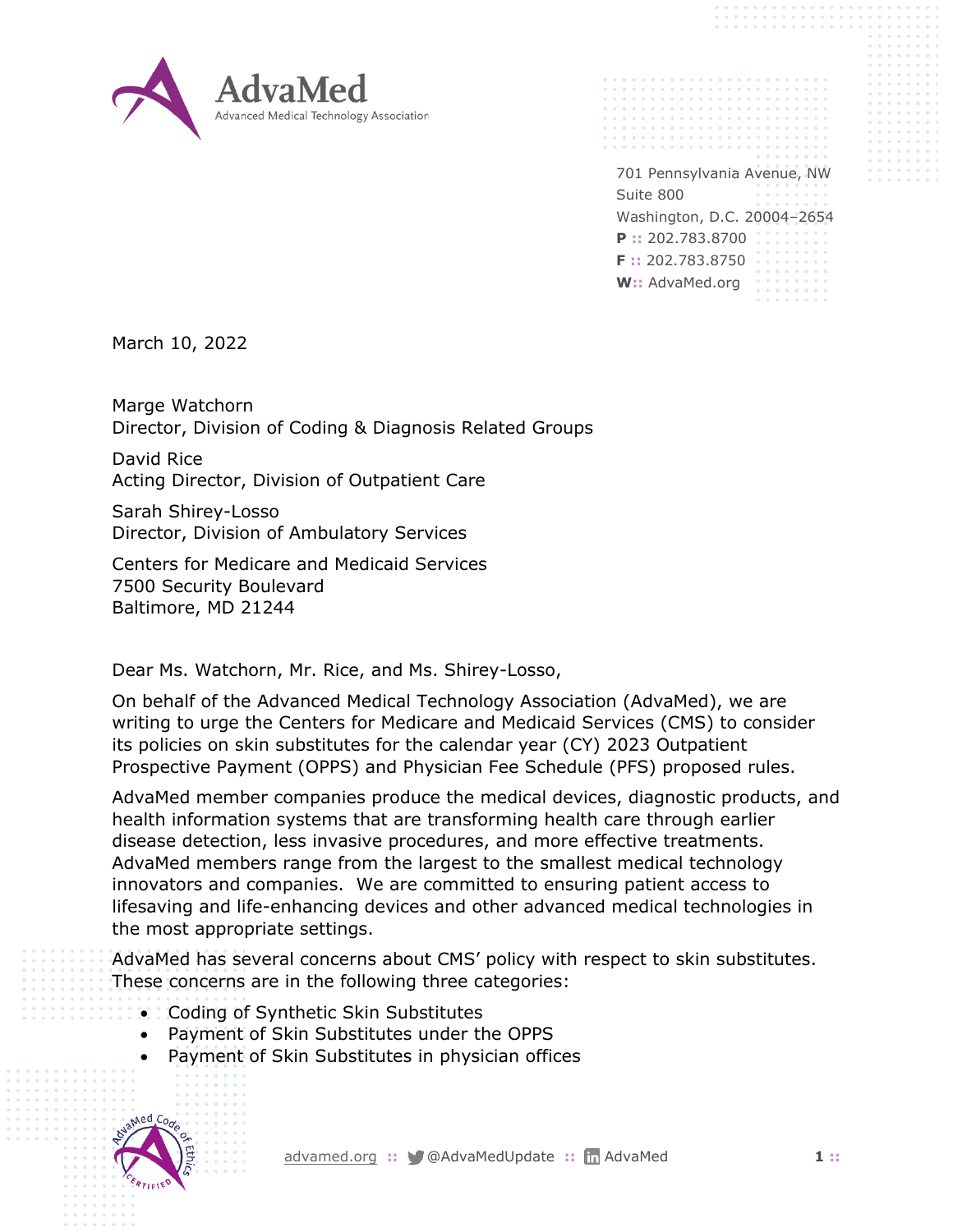Skin Substitute Coding Letter March 10, 2022 Page **2** of **6**

Due to the complex and cross-cutting nature of this issue, we are submitting these comments to the Hospital and Ambulatory Policy Group (HAPG) and the Technology, Coding and Policy Group (TCPG) as the issues cross coding and payment policy. In the 2022 PFS rule, CMS indicated "We also plan to further …address payment policies for all skin substitutes across settings in a consistent manner..."<sup>1</sup> AdvaMed shares this same goal and hopes our letter can be helpful towards CMS having a consistent payment policy that applies to all skin substitutes across settings. We look forward to your response.

## **Coding of Synthetic Skin Substitutes**

Historically, CMS has established product-specific Q-codes for skin substitutes. CMS pays for skin substitutes as biologicals.<sup>2</sup> However, more recently, CMS assigned Acodes to 13 skin substitute products that are similarly situated to products with Qcodes. These new products assigned A-codes are applied to wounds to aid healing through various mechanisms of action that stimulate the host to regenerate lost tissue consistent with how CMS recognizes skin substitute products that are assigned Q-codes.<sup>3</sup>

A-codes are often used for surgical dressings that may be covered by Medicare under section 1861(s)(5) of the Social Security Act (the Act). CMS specifically distinguished skin substitutes from surgical dressings in the CY 2014 OPPS/ASC final rule, noting the difference in coding between these product categories.<sup>4</sup>

The following skin substitute products have been assigned A-codes inconsistent with CMS policy:

| Code  | <b>Descriptor</b>                                     |  |
|-------|-------------------------------------------------------|--|
| A2001 | Innovamatrix ac, per square centimeter                |  |
| A2002 | Mirragen advanced wound matrix, per square centimeter |  |
| A2003 | Bio-Connekt, wound matrix                             |  |
| A2004 | Xcellistem, per square centimeter                     |  |
| A2005 | Microlyte matrix, per square centimeter               |  |
| A2006 | Novosorb synpath dermal matrix, per square centimeter |  |
| A2007 | Restrata, per square centimeter                       |  |
| A2008 | Theragenesis, per square centimeter                   |  |
| A2009 | Symphony, per square centimeter                       |  |

<sup>1</sup> 86 FR 65123

<sup>2</sup> See 86 FR 63563, "The CY 2014 OPPS/ASC final rule with comment period also described skin substitutes as ''. . . a class of products that we treat as biologicals . . .'' and mentioned that prior to CY 2014, skin substitutes were separately paid in the OPPS as if they were biologicals according to the ASP methodology (78 FR 74930 through 74931).

<sup>3</sup> 78 FR 74930 through 74931.

<sup>4</sup> See 78 FR 74932, stating, "We are not conflating these two product categories…we assign HCPCS Acodes to surgical dressings; HCPCS Q-codes are typically assigned to drugs and biologicals and are used to describe skin substitutes, unless a HCPCS C-code has been assigned to a skin substitute with pass-through payment status."

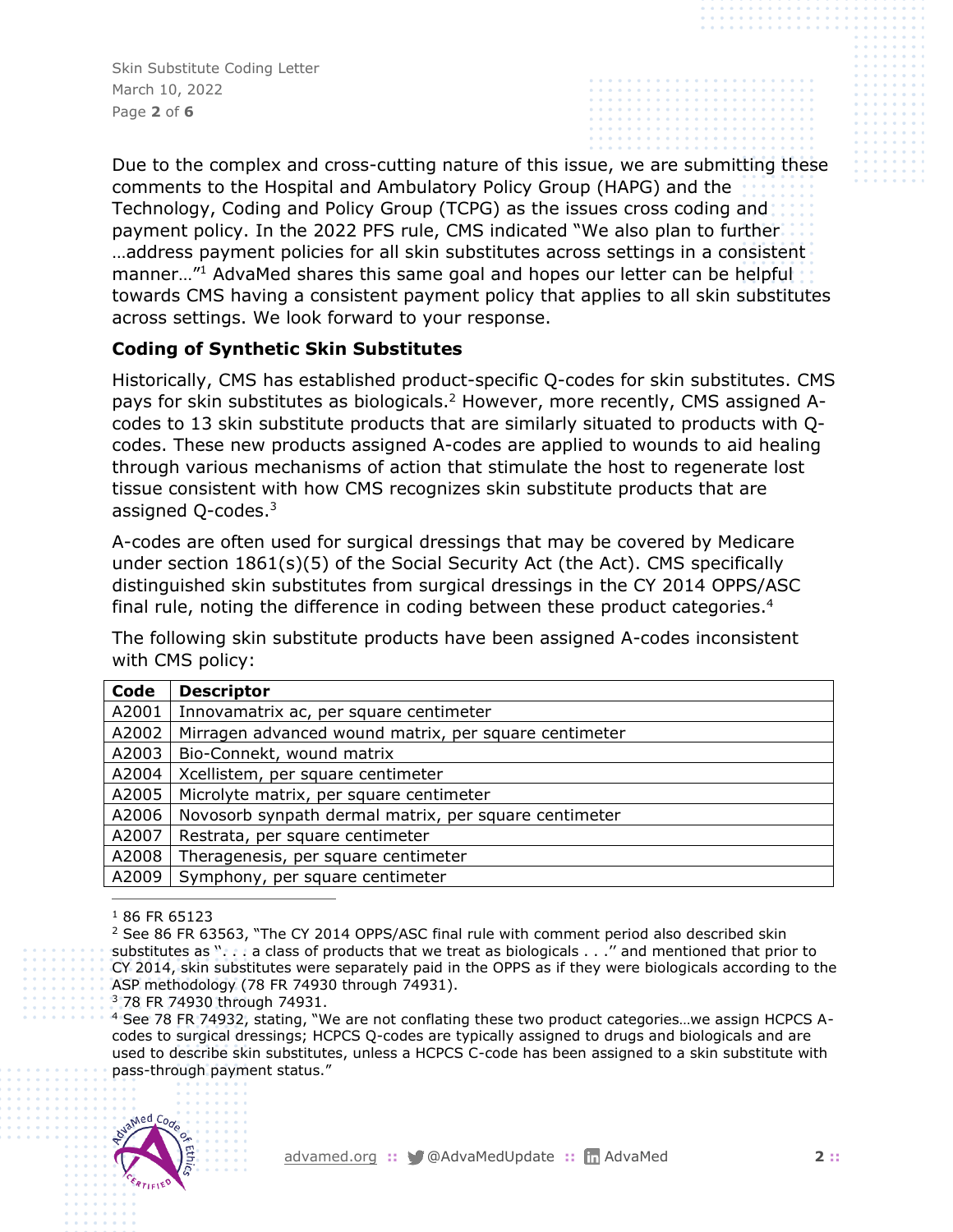Skin Substitute Coding Letter March 10, 2022 Page **3** of **6**

| A2010   | Apis, per square centimeter                    | .<br>. |
|---------|------------------------------------------------|--------|
| A2011   | Supra sdrm, per square centimeter              | .      |
| A2012 l | Suprathel, per square centimeter               | .<br>. |
|         | A2013   Innovamatrix fs, per square centimeter | .<br>. |
|         |                                                | .      |

AdvaMed requests that, consistent with prior policy, CMS provide all skinsubstitutes with product specific Q-codes.

## **Payment of Synthetic Skin Substitutes under the OPPS**

CMS has been packaging skin substitutes as drugs and biologicals that function as supplies when used in a surgical procedure since 2014. The packaging methodology also divides skin substitutes into high- and low-cost groups in order to ensure adequate resource homogeneity among APC assignments for the skin substitute application procedures. CMS assigns a skin substitute to a high or low-cost group based on either a product's geometric mean unit cost (MUC) exceeding the geometric MUC threshold (\$48 per CM<sup>2</sup> for 2022) or the product's per day cost (PDC) exceeding the PDC threshold (\$949 for 2022).

These calculations have been done on a code-by-code basis<sup>5</sup> for *non-synthetic* skin substitute products but through an averaging process for *synthetic* skin substitute products mapped to HCPCS code C1849<sup>6</sup>—a generic synthetic skin substitute code. The result is HCPCS code C1849 being assigned to the high-cost skin substitute group, even though CMS' default policy is to assign any skin substitute product to the low-cost group absent data on its MUC or PDC from the OPPS data, or pricing information for products without such data.

Synthetic skin substitutes are being assigned to high-cost group rather than based on their individual product costs, inconsistent with CMS policy. The averaging process means that an individual synthetic skin substitute product could be incorrectly assigned to the high-cost group even if the individual product's MUC or PDC would result in it being assigned to the low-cost group.

It is unclear why CMS is treating synthetic skin substitute products differently than non-synthetic skin substitute products under the OPPS. These products are resorbable and meet CMS' definition of a skin substitute as they are "applied to wounds to aid wound healing and through various mechanisms of action…[and] stimulate the host to regenerate lost tissue."<sup>7</sup> CMS itself indicates "we now believe that both biological and synthetic products could be considered to be skin

<sup>5</sup> It should be noted some HCPCS codes represent multiple products within one code, such as Q4133 (Grafix prime and Stravix) and Q4126 (Memoderm, Dermaspan, Tranzgraft, and Integuply). <sup>6</sup> CMS assigned codes A6460 and A6461 to synthetic skin substitutes but then recognized that these codes could not be assigned to the high and low-cost skin substitute groups and instructed use of code C1849 for these products when billing under the OPPS. <sup>7</sup> 85 FR 86067

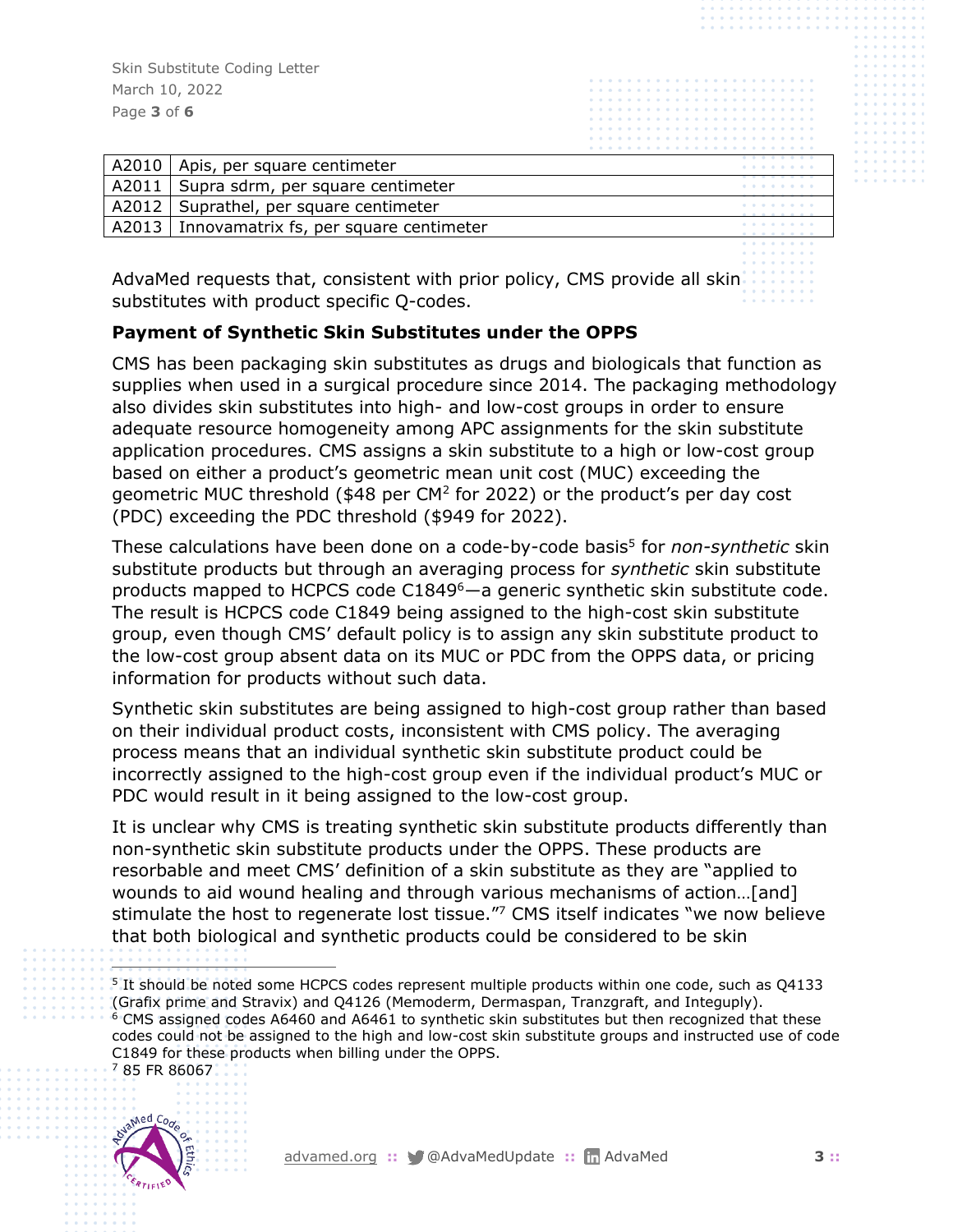Skin Substitute Coding Letter March 10, 2022 Page **4** of **6**

substitutes for Medicare payment purposes." The preamble language that follows supports this statement with reference to an Agency for Healthcare Research and Quality (AHRQ). 8

Another example of how this inconsistent coding policy results in an incorrect assignment involves the synthetic product Xcellistem. Xcellistem is sold in a powder form but is assigned to the high-cost skin substitute group based HCPCS code C1849 exceeding the MUC of  $$48$  per CM<sup>2</sup>, which is not an applicable measurement for this product. No payment has been made for powders in the past and there are no CPT application codes for application of these products.

AdvaMed requests CMS:

- Assign product-specific Q-codes to all skin substitute products, including synthetic skin substitutes; and
- Assign each product-specific Q-code to either the high-cost or low-cost skin substitute group based on each product's MUC or PDC defaulting to the lowcost group absent information on MUC, PDC, or pricing information.

## **Pricing of Skin Substitutes in Physician Offices**

Unlike the OPPS where skin substitutes are packaged, CMS pays for skin substitutes separate from the application procedure in physician offices using the drugs and biologicals payment methodology under section 1847A of the Act (generally average sales price (ASP)+6 percent). However, CMS is assigning A-codes to more recently marketed skin substitute products and deferring pricing to the Medicare Administrative Contractors (MACs).

On the CMS website [\(2021-12-16-MLNC | CMS\)](https://www.cms.gov/outreach-and-educationoutreachffsprovpartprogprovider-partnership-email-archive/2021-12-16-mlnc#_Toc90391091), CMS instructs that physicians and non-physician practitioners:

- …may bill separately for skin substitute codes A2001-A2010 when applied in a non-facility setting
- Report the appropriate application of skin substitute CPT code(s) 15271 -15278 and the appropriate charge on the same claim with the skin substitute "A" code
- [Medicare] will pay for skin substitutes assigned "A" codes separately from the physician's office for the application procedure, similar to skin substitutes with "Q" code and their application.
- Codes A2001 A2010 will be priced by your Medicare Administrative Contractor when billed with CPT codes 15271 – 15278

<sup>8</sup> 86 FR 63562. ARHQ states "Whether natural or synthetic, the biomaterial provides an extracellular matrix that allows for infiltration of surrounding cells." CMS then states "The paper by Dieckmann et al. indicates that skin substitute products may be synthetic products as well as biological products."

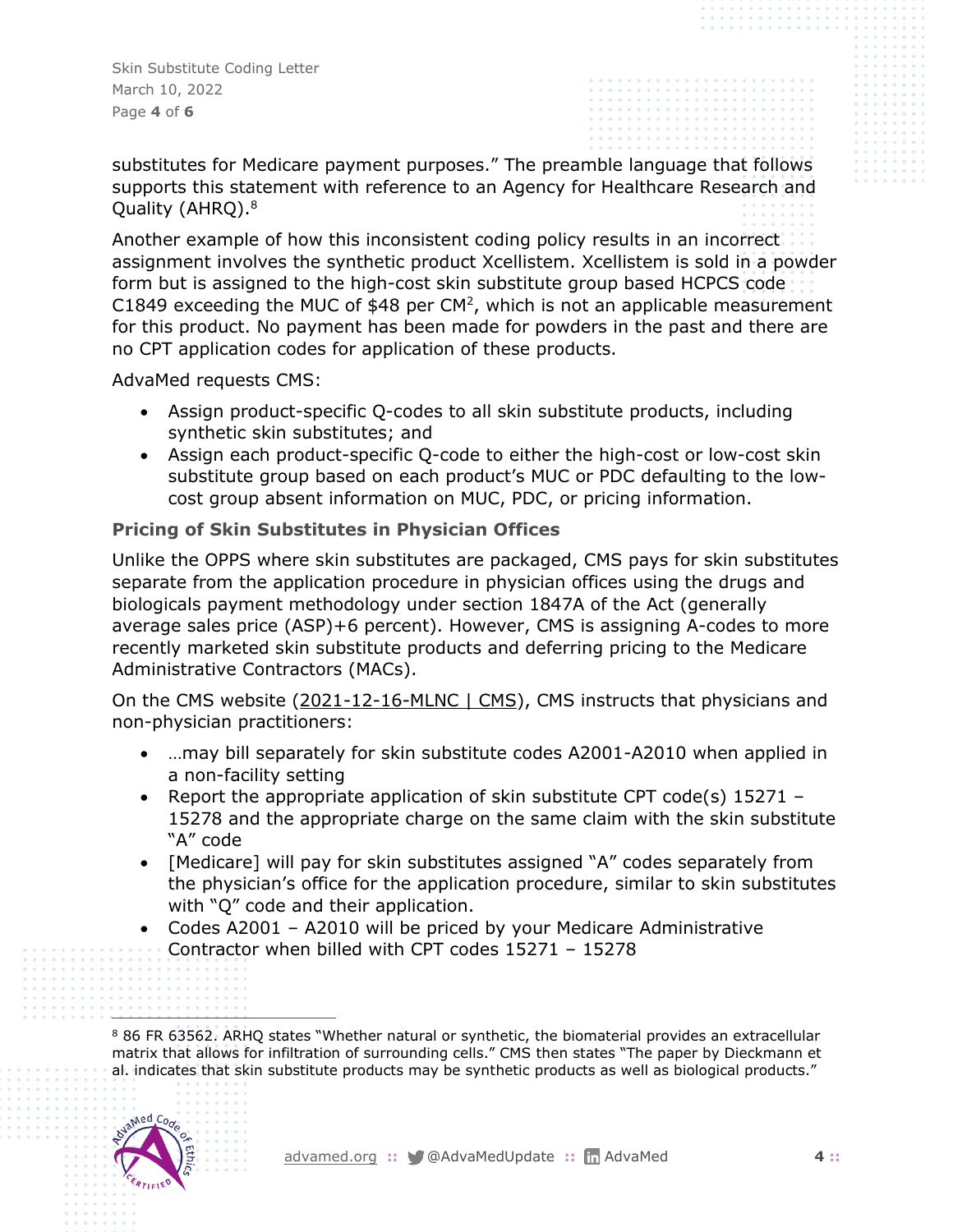Skin Substitute Coding Letter March 10, 2022 Page **5** of **6**

These instructions are problematic. CMS is instructing that the MACs price some skin substitutes inconsistently with how CMS develops pricing for other skin substitutes. Many skin substitutes are priced using the methodologies that apply under section 1847A of the Act to drug and biologicals. This instruction leaves pricing to the MACs without providing any direction on the methodology to be used. It has the same effect as CMS not establishing an ASP rate for a skin substitute product with a Q-code – payment is left to the MAC, which pays based on wholesale acquisition cost or invoice. Meanwhile, CMS will use ASP pricing for other skin substitutes when ASP is reported.

In addition, the Consolidated Appropriations Act (CAA), 2021 requires that manufacturers of products that are paid as Medicare Part B drugs and biologicals report ASP information to CMS effective January 1, 2022.<sup>9</sup> CMS should be requiring ASP reporting for all skin substitutes and pricing them according to ASP+6 percent rather than instructing each MAC to develop their own pricing. ASP pricing information for each skin substitute product should also be published on the Drug/Biological Part B List in order to make this information available for both providers and the MACs.

AdvaMed requests CMS:

- Assign product-specific Q-codes to all skin substitute products, including synthetic skin substitutes;
- For product-specific skin substitute Q-codes, make clear that CMS treats these products as biologicals and pays for them using the methodologies specified in section 1847A of the Act.<sup>10</sup>
- Make clear that ASP reporting is mandatory for all products paid as drug/biologicals.
- Report ASP pricing for skin substitutes in the Part B Drug file for provider and MAC transparency.

We appreciate this opportunity to share our recommendations for your consideration in preparation for the CY 2023 OPPS/ASC and PFS proposed rules. If you have any questions, please contact Kirsten Tullia [\(ktullia@advamed.org\)](mailto:ktullia@advamed.org).

<sup>&</sup>lt;sup>10</sup> This payment methodology includes HCT/P skin substitutes under the PFS. As specified by CMS in their November 2021 physician final rule, when a physician or NPP furnishes a surgical service to apply a (HCT/P) skin substitute in a non-facility setting, they may bill Medicare for the surgical service (as described by CPT codes 15271 through 15278), and separately bill for the (HCT/P) skin substitute.



<sup>&</sup>lt;sup>9</sup> Section 401 of Division CC, Title IV Consolidated Appropriations Act (CAA) (Pub.L. 116-260),

*December 27, 2020*. Prior to enactment of this law, only manufacturers of drugs and biologicals with a Medicaid rebate agreement were required to report ASP to CMS.